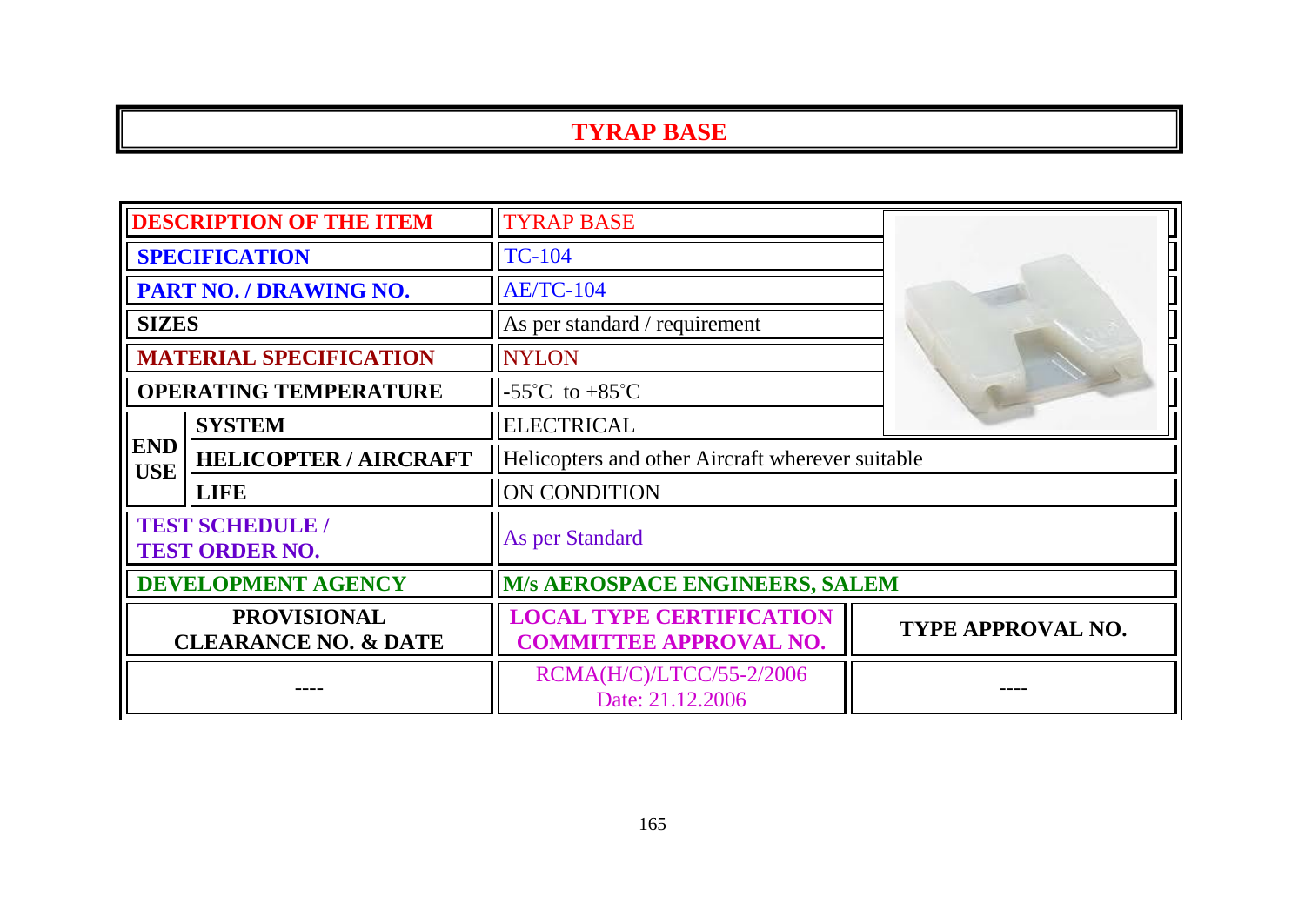# **TYRAP**

| <b>DESCRIPTION OF THE ITEM</b>                        |                              | <b>TYRAP</b>                                                     |                          |
|-------------------------------------------------------|------------------------------|------------------------------------------------------------------|--------------------------|
| <b>SPECIFICATION</b>                                  |                              | <b>AE-TY SERIES</b>                                              |                          |
| PART NO. / DRAWING NO.                                |                              | <b>AE-TY SERIES</b>                                              |                          |
| <b>SIZES</b>                                          |                              | <b>LENGTH 80MM TO 400MM</b>                                      |                          |
| <b>MATERIAL SPECIFICATION</b>                         |                              | NYLON <sub>6</sub>                                               |                          |
| <b>OPERATING TEMPERATURE</b>                          |                              | $-55^{\circ}$ C to $+100^{\circ}$ C                              |                          |
|                                                       | <b>SYSTEM</b>                | Loom Assy.                                                       |                          |
| <b>END</b><br><b>USE</b>                              | <b>HELICOPTER / AIRCRAFT</b> | Helicopters and other Aircraft wherever suitable                 |                          |
|                                                       | <b>LIFE</b>                  | ON CONDITION                                                     |                          |
| <b>TEST SCHEDULE /</b><br><b>TEST ORDER NO.</b>       |                              | QTS/ALH/105<br>Date: 16.02.2009                                  |                          |
| <b>DEVELOPMENT AGENCY</b>                             |                              | M/s AEROSPACE ENGINEERS, SALEM                                   |                          |
| <b>PROVISIONAL</b><br><b>CLEARANCE NO. &amp; DATE</b> |                              | <b>LOCAL TYPE CERTIFICATION</b><br><b>COMMITTEE APPROVAL NO.</b> | <b>TYPE APPROVAL NO.</b> |
|                                                       |                              | RCMA(H/C)/LTCC/55-2/2009<br>Date: 04.06.2009                     |                          |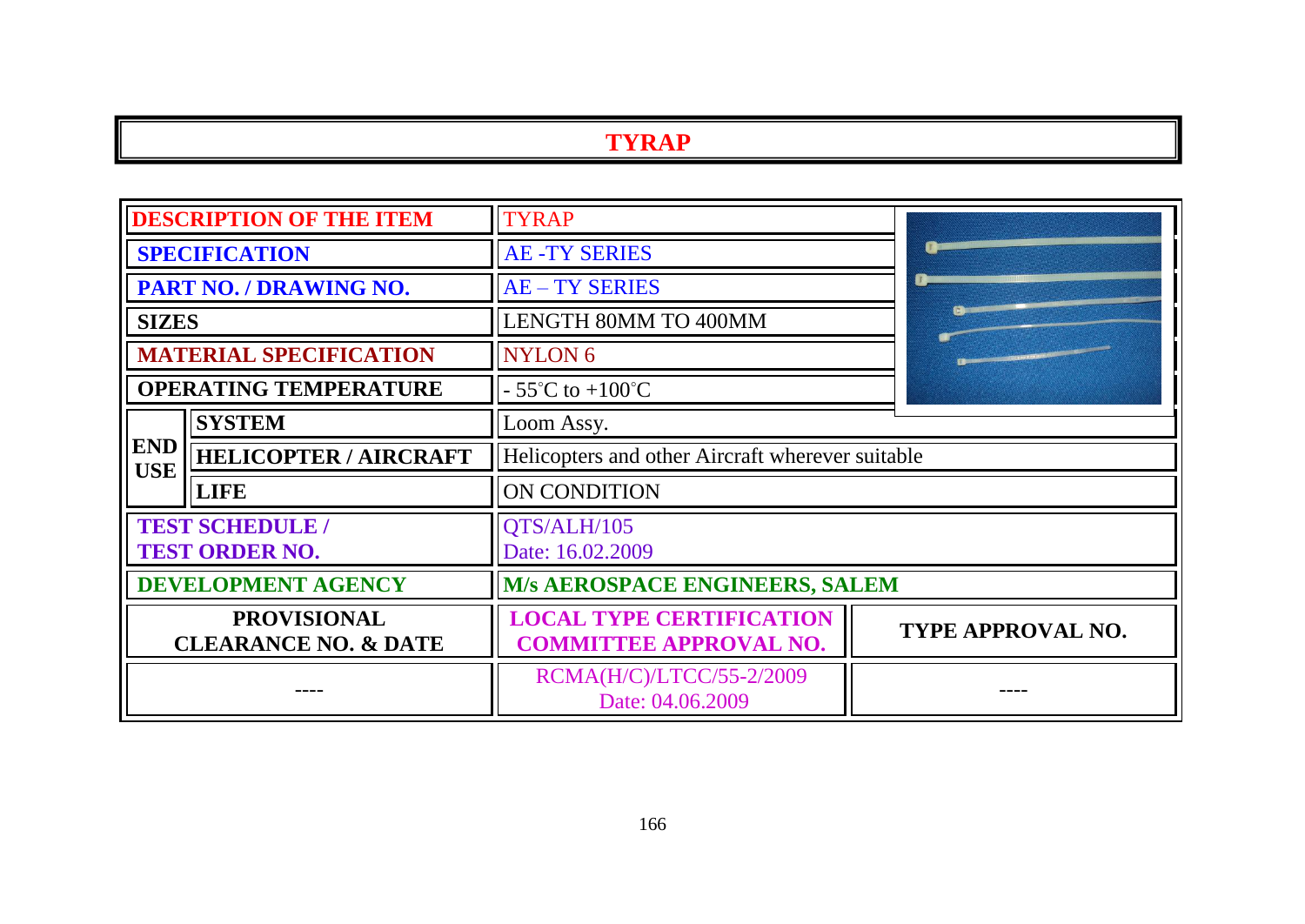| <b>DESCRIPTION OF THE ITEM</b>                        |                              | <b>CLAMP WITH RUBBER</b>                                                                               |                                                             |  |
|-------------------------------------------------------|------------------------------|--------------------------------------------------------------------------------------------------------|-------------------------------------------------------------|--|
| <b>SPECIFICATION</b>                                  |                              | <b>MS 21919</b>                                                                                        |                                                             |  |
| PART NO. / DRAWING NO.                                |                              | <b>AE/MS 21919</b>                                                                                     |                                                             |  |
| <b>SIZES</b>                                          |                              | As per standard                                                                                        |                                                             |  |
| <b>MATERIAL SPECIFICATION</b>                         |                              | AA2024/AU4GI/3.13 64 1.4544.9/<br>AISI304Z10C NT18-11 61D6, 31B6,<br>HM4923, MIL-R-6855C Class-I Gr.60 |                                                             |  |
| <b>OPERATING TEMPERATURE</b>                          |                              | $-45$ deg to $+135$ deg                                                                                |                                                             |  |
|                                                       | <b>SYSTEM</b>                | Structure / Integration of Systems and LRUs                                                            |                                                             |  |
| <b>END</b><br><b>USE</b>                              | <b>HELICOPTER / AIRCRAFT</b> | Helicopters and other Aircraft wherever suitable                                                       |                                                             |  |
|                                                       | <b>LIFE</b>                  | ON CONDITION                                                                                           |                                                             |  |
| <b>TEST SCHEDULE /</b><br><b>TEST ORDER NO.</b>       |                              | QTS/ALH/IND/026<br>Date: 16.09.2000                                                                    |                                                             |  |
| <b>DEVELOPMENT AGENCY</b>                             |                              | <b>M/s AEROSPACE ENGINEERS, SALEM</b>                                                                  |                                                             |  |
| <b>PROVISIONAL</b><br><b>CLEARANCE NO. &amp; DATE</b> |                              | <b>LOCAL TYPE CERTIFICATION</b><br><b>COMMITTEE APPROVAL NO.</b>                                       | <b>TYPE APPROVAL NO.</b>                                    |  |
|                                                       |                              | RCMA(H/C)/LTCC/55-2/2006<br>Date: 21.12.2006                                                           | TA 1170, TA 1175, TA 1167,<br>TA 1178 (for rubber compound) |  |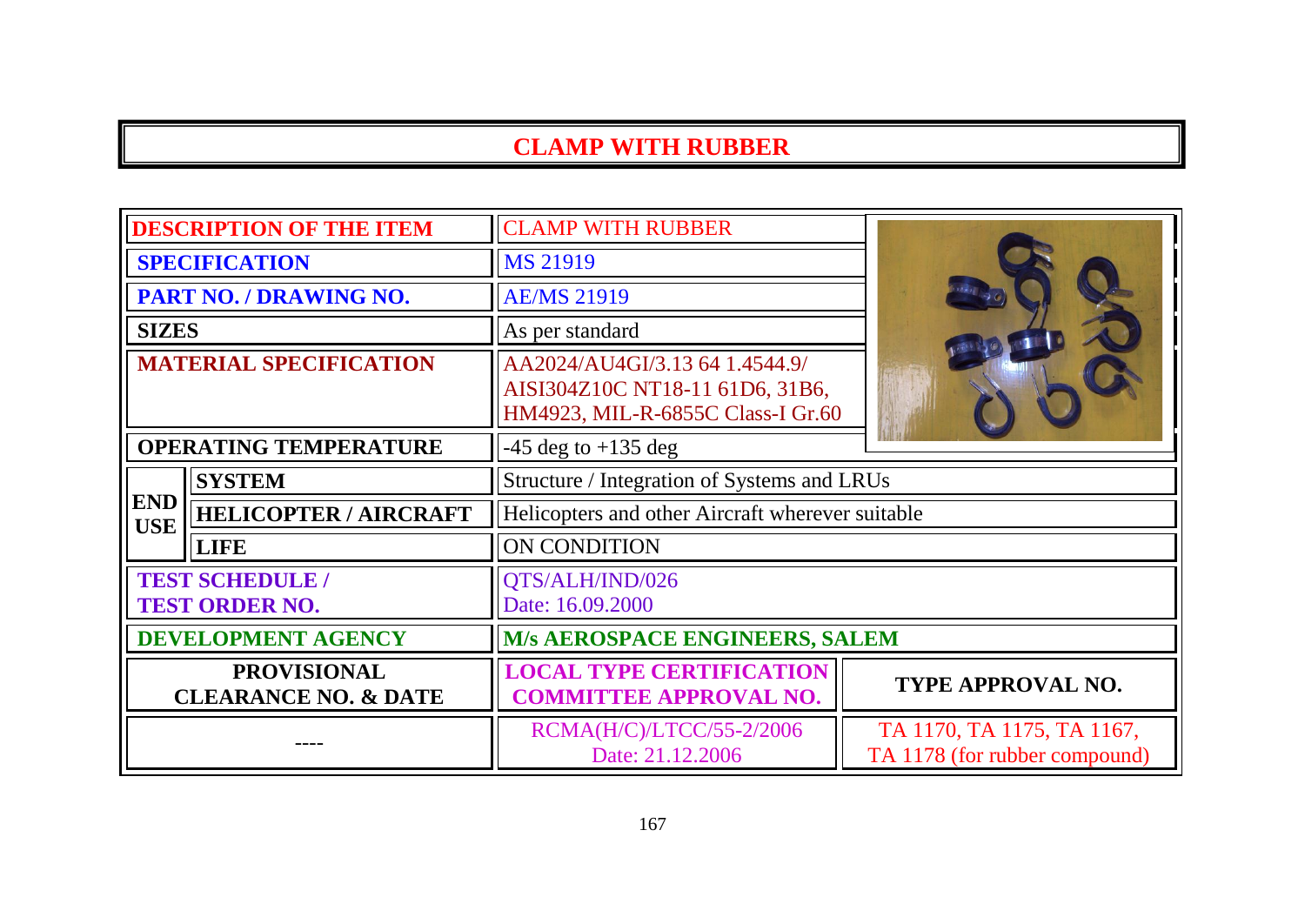| <b>DESCRIPTION OF THE ITEM</b>                        |                              | <b>CLAMP WITH RUBBER</b>                                         |                                           |
|-------------------------------------------------------|------------------------------|------------------------------------------------------------------|-------------------------------------------|
| <b>SPECIFICATION</b>                                  |                              | LN 9490                                                          |                                           |
| <b>PART NO. / DRAWING NO.</b>                         |                              | <b>AE/LN 9490</b>                                                |                                           |
| <b>SIZES</b>                                          |                              | As per standard                                                  |                                           |
| <b>MATERIAL SPECIFICATION</b>                         |                              | 1.4544.9/AISI304Z10C NT18-11<br>5.5688/61D6/MIL-R-25988B         |                                           |
| <b>OPERATING TEMPERATURE</b>                          |                              | $-45 \text{ deg } +135 \text{ deg } C$                           |                                           |
| <b>END</b>                                            | <b>SYSTEM</b>                | Structure/Integration of Systems &<br><b>LRUs</b>                |                                           |
| <b>USE</b>                                            | <b>HELICOPTER / AIRCRAFT</b> | Helicopters and other Aircraft wherever suitable                 |                                           |
|                                                       | <b>LIFE</b>                  | ON CONDITION                                                     |                                           |
| <b>TEST SCHEDULE /</b><br><b>TEST ORDER NO.</b>       |                              | QTS/ALH/IND/026<br>Date: 16.09.2000                              |                                           |
| <b>DEVELOPMENT AGENCY</b>                             |                              | <b>M/s AEROSPACE ENGINEERS, SALEM</b>                            |                                           |
| <b>PROVISIONAL</b><br><b>CLEARANCE NO. &amp; DATE</b> |                              | <b>LOCAL TYPE CERTIFICATION</b><br><b>COMMITTEE APPROVAL NO.</b> | <b>TYPE APPROVAL NO.</b>                  |
|                                                       |                              | RCMA(H/C)/LTCC/55-2/2006<br>Date: 21.12.2006                     | TA 1170, TA 1276 (for rubber<br>compound) |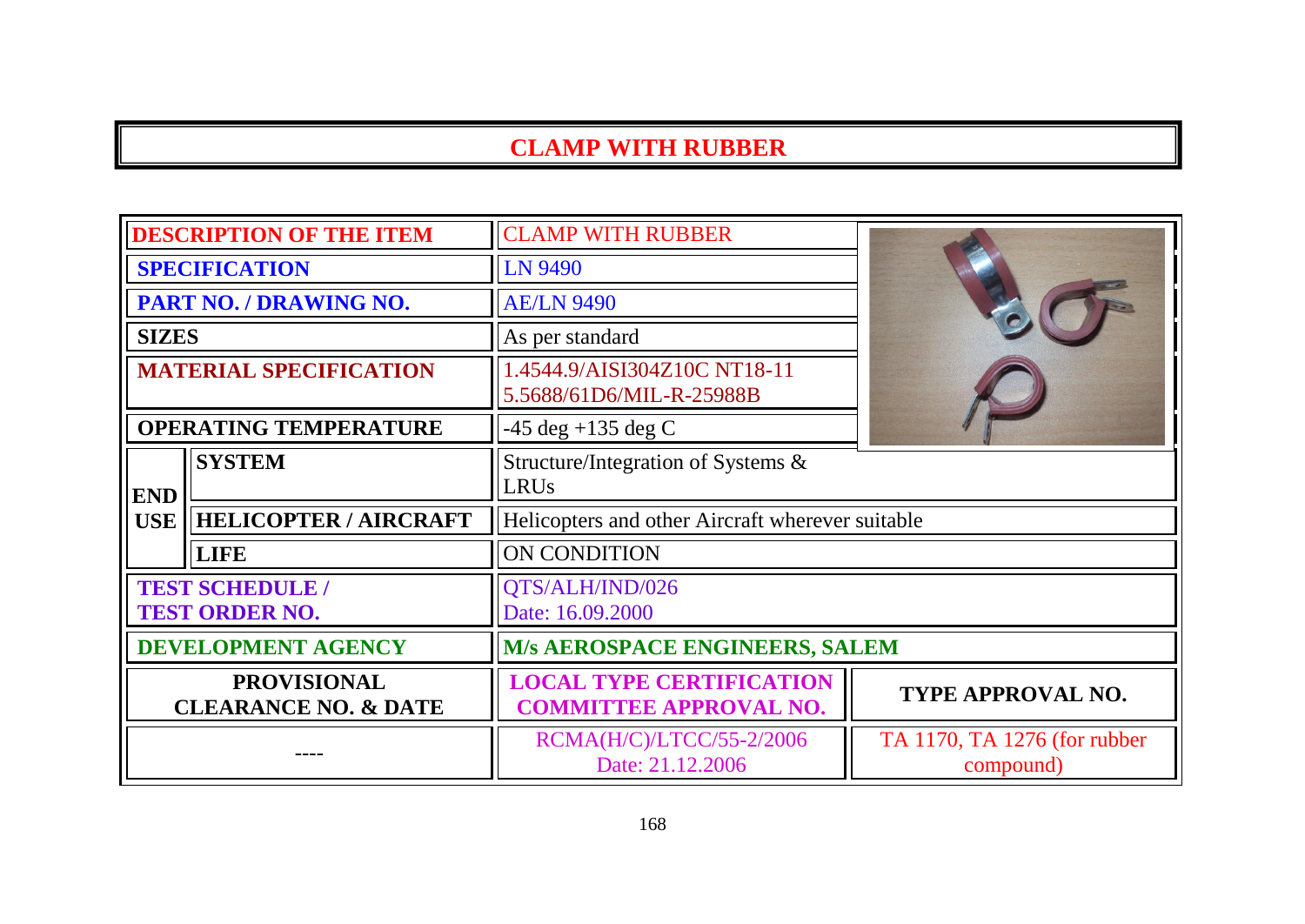| <b>DESCRIPTION OF THE ITEM</b>                        |                              | <b>CLAMP WITH RUBBER</b>                                         |                                           |  |
|-------------------------------------------------------|------------------------------|------------------------------------------------------------------|-------------------------------------------|--|
| <b>SPECIFICATION</b>                                  |                              | LN 9491                                                          |                                           |  |
| <b>PART NO. / DRAWING NO.</b>                         |                              | <b>AE/LN 9491</b>                                                |                                           |  |
| <b>SIZES</b>                                          |                              | As per standard                                                  |                                           |  |
| <b>MATERIAL SPECIFICATION</b>                         |                              | AA2024/AU4G1/3.1364<br>5.5688/61D6/MIL-R-25988B                  |                                           |  |
| <b>OPERATING TEMPERATURE</b>                          |                              | $-45 \text{ deg } +135 \text{ deg } C$                           |                                           |  |
|                                                       | <b>SYSTEM</b>                | Structure / Integration Of Systems and LRUs                      |                                           |  |
| <b>END</b><br><b>USE</b>                              | <b>HELICOPTER / AIRCRAFT</b> | Helicopters and other Airborne Stores wherever suitable          |                                           |  |
|                                                       | <b>LIFE</b>                  | ON CONDITION                                                     |                                           |  |
| <b>TEST SCHEDULE /</b><br><b>TEST ORDER NO.</b>       |                              | QTS/ALH/IND/026<br>Date: 16.09.2000                              |                                           |  |
| <b>DEVELOPMENT AGENCY</b>                             |                              | M/s AEROSPACE ENGINEERS, SALEM                                   |                                           |  |
| <b>PROVISIONAL</b><br><b>CLEARANCE NO. &amp; DATE</b> |                              | <b>LOCAL TYPE CERTIFICATION</b><br><b>COMMITTEE APPROVAL NO.</b> | TYPE APPROVAL NO.                         |  |
|                                                       |                              | RCMA(H/C)/LTCC/55-2/2006<br>Date: 21.12.2006                     | TA 1170, TA 1276 (for rubber<br>compound) |  |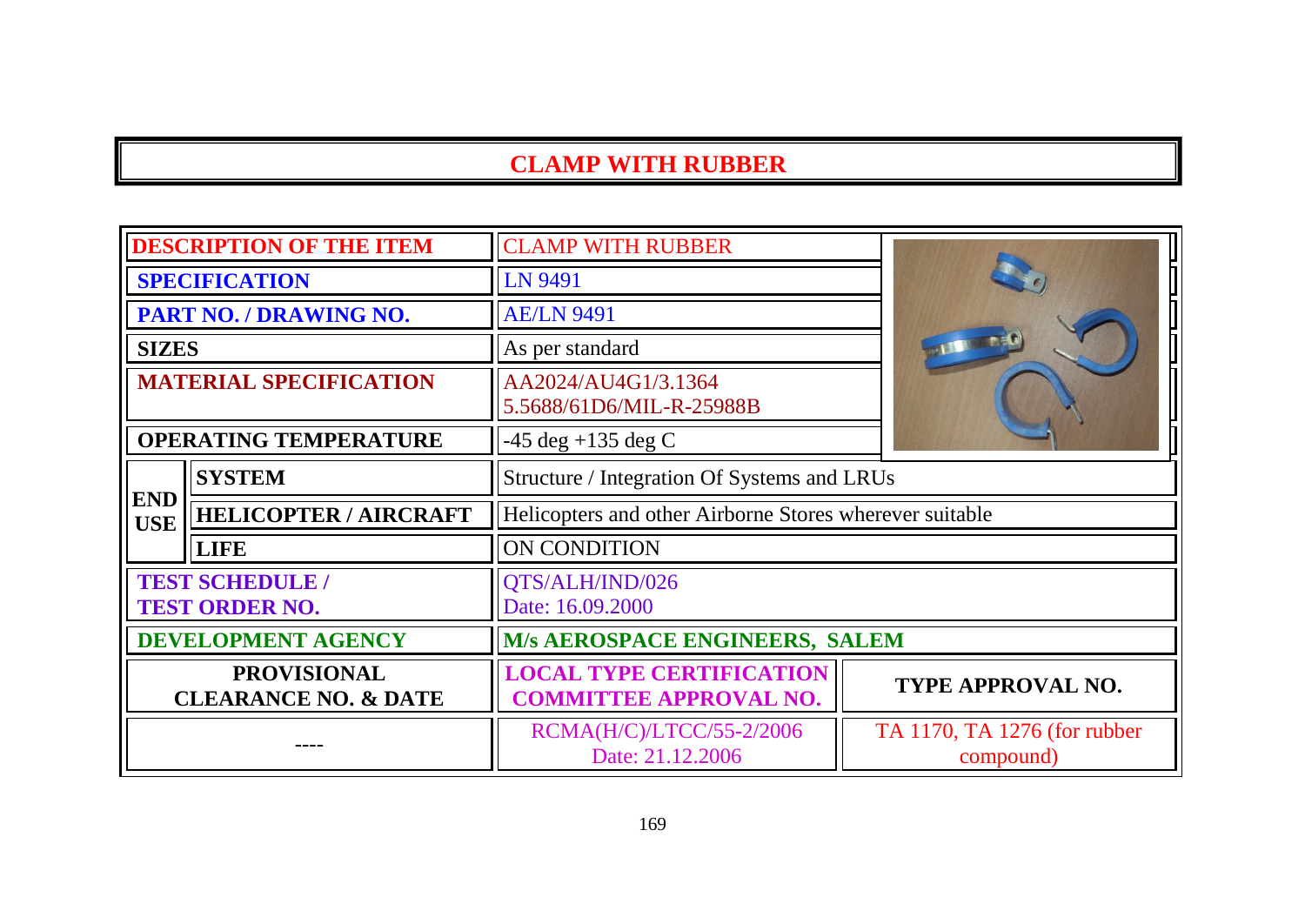| <b>DESCRIPTION OF THE ITEM</b>                        |                              | <b>CLAMP WITH RUBBER</b>                                         |                               |
|-------------------------------------------------------|------------------------------|------------------------------------------------------------------|-------------------------------|
| <b>SPECIFICATION</b>                                  |                              | $TL-212$                                                         |                               |
| PART NO. / DRAWING NO.                                |                              | <b>AE/TL-212</b>                                                 |                               |
| <b>SIZES</b>                                          |                              | As per standard                                                  |                               |
| <b>MATERIAL SPECIFICATION</b>                         |                              | AISI 304, HM4923                                                 |                               |
| <b>OPERATING TEMPERATURE</b>                          |                              | $160^{\circ}$ C                                                  |                               |
|                                                       | <b>SYSTEM</b>                | <b>POWER PLANT</b>                                               |                               |
| <b>END</b><br><b>USE</b>                              | <b>HELICOPTER / AIRCRAFT</b> | Helicopters and other Aircraft wherever suitable                 |                               |
|                                                       | <b>LIFE</b>                  | ON CONDITION                                                     |                               |
| <b>TEST SCHEDULE /</b><br><b>TEST ORDER NO.</b>       |                              | As per Standard                                                  |                               |
| <b>DEVELOPMENT AGENCY</b>                             |                              | M/s AEROSPACE ENGINEERS, SALEM                                   |                               |
| <b>PROVISIONAL</b><br><b>CLEARANCE NO. &amp; DATE</b> |                              | <b>LOCAL TYPE CERTIFICATION</b><br><b>COMMITTEE APPROVAL NO.</b> | <b>TYPE APPROVAL NO.</b>      |
|                                                       |                              | RCMA(H/C)/LTCC/55-2/2006<br>Date: 21.12.2006                     | TA 1167 (for rubber compound) |